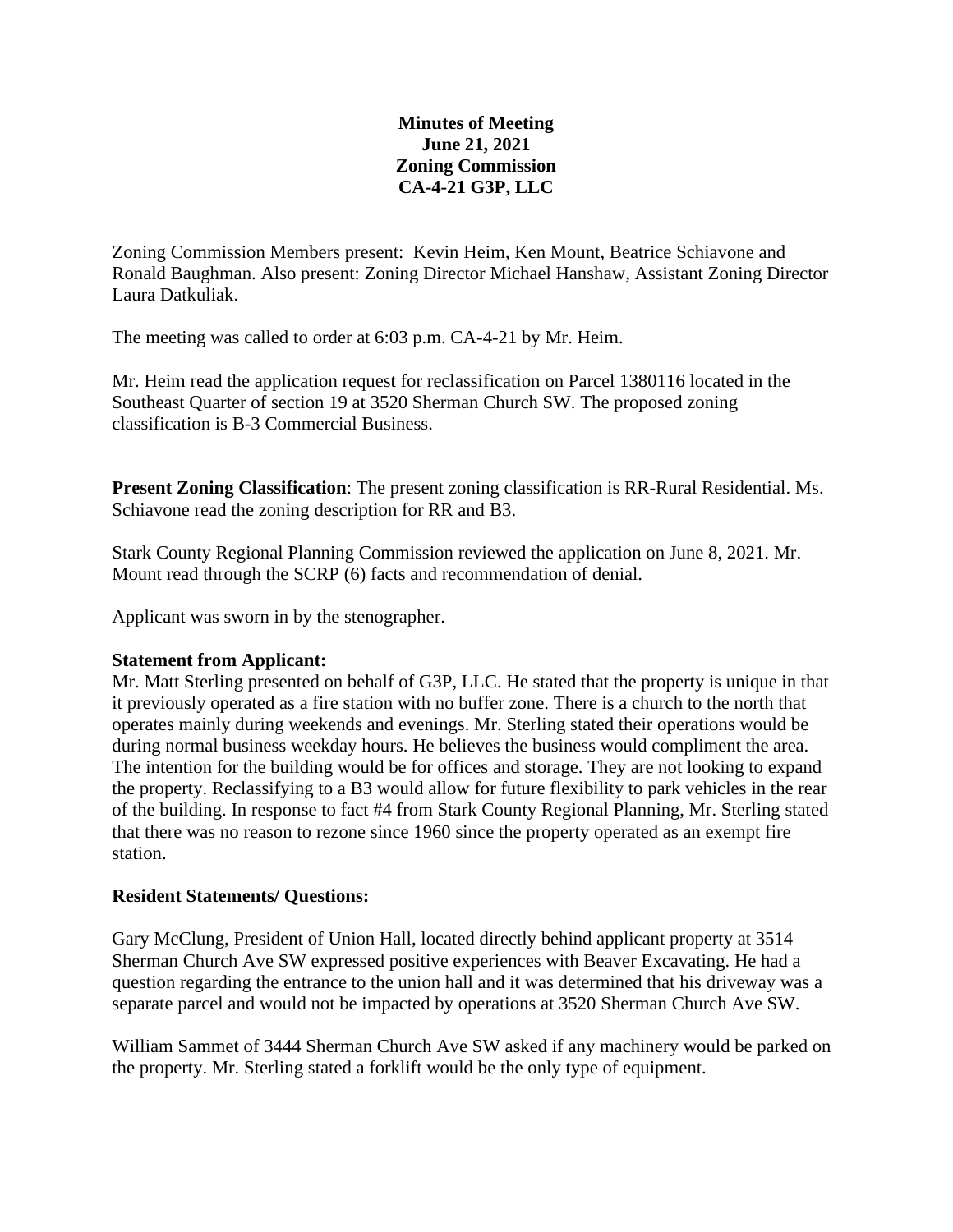## **Board questions:**

Q: What would you be storing outside?

A: In the back of the property, storage would be pick-up trucks and possible a forklift at the most.

Q: Are you planning to remodel?

A: Some interior remodeling to the living quarters and kitchen space to make them offices.

Q: What is the reason for the request of a B3 instead of B2?

A: B2 checks a lot of the boxes. The B3 offers the flexibility to park the vehicles outside.

Q: How would you be getting equipment there?

A: Truck and trailer. No semis as there is no place to turn around.

Q: Were you told you would have to rezone the property?

A: Yes, we always had an understanding it would have to be rezoned.

Q: Any deed restrictions on the property? A: No.

## **Board discussion:**

## **Pros:**

Occupying the building every day, good use of the property, no restrictions during the sale and owner was aware of the need for a rezone.

## **Cons:**

Possibility of machinery outside.

Mrs. Schivone made a motion to reject the denial from Stark County Regional Planning and approve to modify the zone change request by G3P, LLC to a B2- Neighborhood Business. motion seconded by Mr. Baughman.